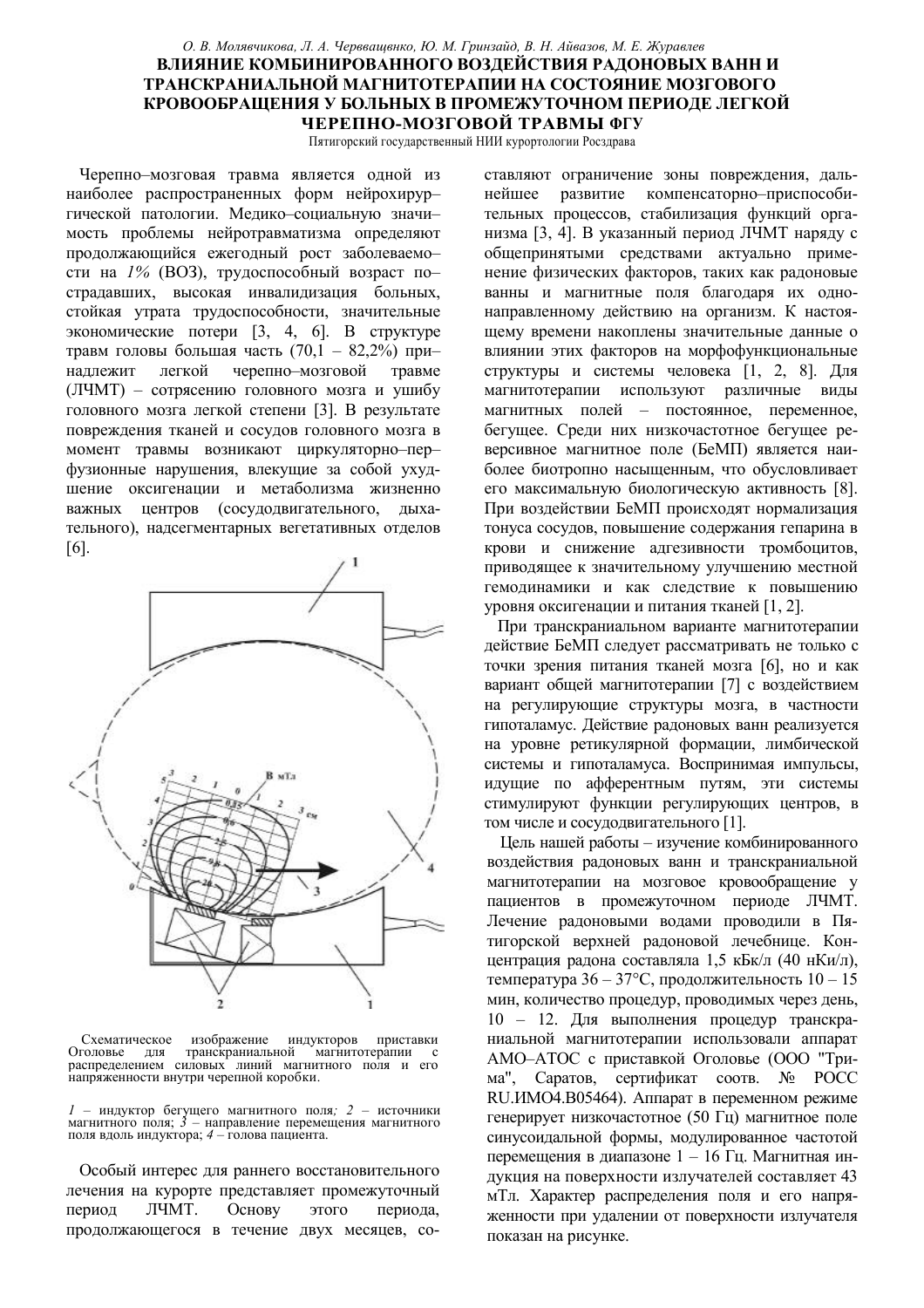В исследование было включено 57 человек, из них 46% (26) мужчин и 54% (31) женщин. Возраст больных составил от 18 до 55 лет (в среднем 42 $\pm$ 1,53 года). Больные были разделены на 2 группы (контрольную и основную), сходные по возрасту, полу, клиническим показателям.

Пациенты контрольной группы  $(n = 28)$  получали радоновые ванны по описанной выше методике. Пациенты основной группы  $(n = 29)$  принимали ралоновые ванны по описанной выше метолике и процедуры транскраниальной магнитотерапии от аппарата АМО-АТОС с приставкой Оголовье, состоящей из парных индукторов с рабочей поверхностью, адаптированной к среднестатистической форме поверхности головы пациента (см. рисунок). Индукторы располагали битемпорально в височных областях головы пациента. Положение больного лежа или сидя. При этом происходило последовательное перемещение БеМП от височных долей к затылочной области. Частоту последовательного перемешения магнитного поля устанавливали в диапазоне  $1 - 10$  $\Gamma$ ц, отдавая предпочтение резонансным частотам (1 Гц - частота нормального ритма сердечнососудистой системы, 8 - 10 Гц - нормальная частота альфа-ритма электроэнцефалограммы). Начиная с 6-й процедуры, использовали стохастический режим (переключение источников магнитного поля по случайному закону), уменьшая адаптацию тканей к влиянию БеМП. Длительность воздействия увеличивалась с каждой процедурой на 1 мин (с 11 до 20). Выполняли 10 ежедневных процедур. Общими для всех групп больных были: лечебный режим, диетическое питание, массаж воротниковой области. занятия лечебной гимнастикой

У больных обеих групп определяли относительную величину пульсового кровенаполнения (реографический индекс - РИ), состояние тонуса сосудистой стенки (дикретический индекс - ДИ), венозный отток (диастолический индекс - ДСИ) методом реоэнцефалографии (РЭГ). Для исследования использовали компьютерный комплекс ЭЭГА-21-26 "Энцефалан-131-03" (Россия, НПКФ "Медиком ЛТД", Таганрог).

В исходном состоянии нарушения в бассейне позвоночных артерий выявлены у 57 (100%) больных. Из них признаки снижения пульсового кровенаполнения определены с обеих сторон у 42 (74%) пациентов, повышения – у 14 (25%). Преобладал повышенный тонус артерий малого калибра с обеих сторон у 38 (66%) наблюдаемых. Признаки пониженного тонуса артерий малого калибра определены у 15 (26%) пациентов. Изменения сосудистого тонуса артерий крупного и среднего калибра не отмечены. Асимметрия кровенаполнения выявлена у 16 (28%) больных.

Нарушения в бассейне внутренних сонных артерий выявлены у 35 (61%) пациентов. Из них признаки снижения пульсового кровенаполнения

определены у 26 (46%), повышения – у 8 (14%) наблюдаемых. Повышение тонуса артерий малого калибра с обеих сторон отмечено у 24 (42%) больных, снижение – у 9  $(16%)$ . Также не отмечены изменения тонуса сосудов крупного и среднего калибра. Асимметрия кровенаполнения в указанном сосудистом бассейне выявлена у 10  $(17%)$  пациентов. Признаки затрудненного венозного оттока установлены у 33 (58%) больных.

В результате проведенного лечения среди пациентов контрольной группы нормализация показателей РЭГ отмечена у 13 (46%) больных. В бассейне позвоночных артерий снижение пульсового кровенаполнения (РИ с 2,18  $\pm$  0,15 до  $1.9 \pm 0.05$ ;  $p \le 0.05$ ) отмечено у 5 (20%), a повышение (РИ с 0,58  $\pm$  0,16 до 0,77  $\pm$  0,03; *p* >  $(0.05) - y$  11 (39%) пациентов. Тонус сосудов малого калибра снизился (ДИ с 20,58  $\pm$  0,24 до 18,74  $\pm$  0,43%;  $p \le 0.05$ ) y 9 (32%) больных, повысился (ДИ с  $13,28 \pm 0,20$  до  $17,72 \pm 0,13\%$ ;  $p \le$ 0,05) у 4 (14%). В бассейне внутренних сонных артерий повышение пульсового кровенаполнения (PH c  $0.78 \pm 0.03$  go  $0.86 \pm 0.03$ ;  $p < 0.02$ ) выявлено у 4 (14%), а снижение (РИ с 2,22  $\pm$  0,14 до 1,91  $\pm$  0,03;  $p < 0,05$ ) определено у И (38%) пациентов. Тонус сосудов малого калибра в указанном бассейне снизился (ДИ с 20,72  $\pm$  0,42 до 19,86  $\pm$  0,15%;  $p > 0.05$ ) y 6 (33%) пациентов, повысился (ДИ с 12,5210,44 до 16,36  $\pm$  0,15%; *p* > 0,05) у 3 (10%). Венозный отток улучшился у 4 (14%) больных указанной лечебной группы (ДСИ  $\text{c } 81,92 \pm 2,12 \text{ go } 77,20 \pm 1,94\%$ ;  $p > 0,05$ ).

В группе пациентов, принимавших радоновые ванны и транскраниальную магнитотерапию (основная), нормализация данных РЭГ отмечена у 21 (72%) больного. Снижение пульсового кровенаполнения в бассейне позвоночных артерий (РИ с  $2,2 \pm 0,1$  до  $1,9 \pm 0,1$ ;  $p < 0,05$ ) определено в 18 (62%) случаях, повышение (РИ с 0,9  $\pm$  0,1 до 1,2  $\pm$ ) 0.17;  $p \le 0.05$ ) в 4 (13%). Тонус сосудов малого калибра снизился (ДИ с 20,4  $\pm$  0,5 до 17,6  $\pm$  0,6%;  $p \le 0.05$ ) у 16 (55%) пациентов, повысился (ДИ с 9,0  $\pm$  0,3 go 10,6  $\pm$  0,5%;  $p$  < 0,05) y 12 (41%). B бассейне внутренних сонных артерий пульсовое кровенаполнение повысилось (РИ с  $0.6 \pm 0.02$  до  $1,1 \pm 0,1$ ;  $p < 0,05$ ) в 11 (38%) случаях, снизилось (PH c 2,1  $\pm$  0,1 go 1,8  $\pm$  0,1;  $p$  < 0,05) в 3 (10%). Тонус сосудов малого калибра снизился (ДИ с 20,9  $\pm$  0,9  $\mu$  0 17,8  $\pm$  0,5%;  $p \le 0,05$  y 14 (44%) пациентов, повысился (ДИ с 9,1  $\pm$  0,9 до 10,8  $\pm$ 0,7%;  $p \le 0.05$ ) у 5 (17%). Венозный отток VЛУЧШИЛСЯ (ДСИ с 82.4  $\pm$  2.4 по 66.5  $\pm$  2.0%; *p* <  $(0.01)$  у 19 (65%) больных данной группы.

В исходном состоянии у исследуемых больных в промежуточном периоде ЛЧМТ выявлена значительная лабильность показателей РЭГ, характеризующих состояние мозгового кровообращения, с преобладанием пониженного пульсового кровенаполнения и повышенного тонуса сосудов преиму